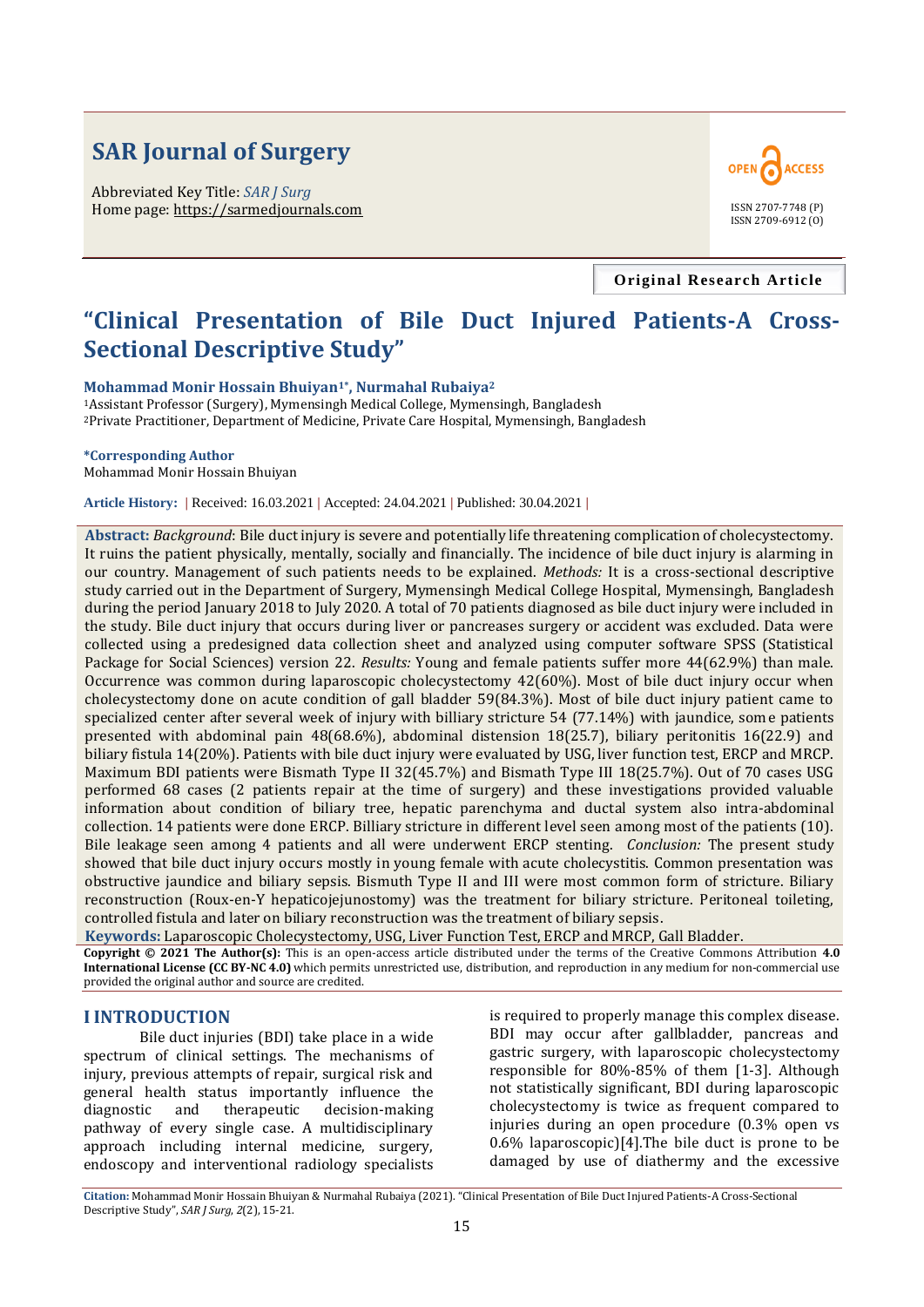dissection, required to delineate the anatomy of Calot's triangle, results in ischemic injury to the biliary tract. Other risk factors include difficulty in dissection due to acute or severe chronic inflammation, morbid obesity, unexpected bleeding, and presence of anomalous duct or vessel. These biliary injuries include leaks, strictures, transactions, or ligation of major bile duct. But various authors have advocated a distinction in bile leaks and bile injuries [10]. BDIs are a complex health problem and, although they usually occur in healthy young people, the effect on the patient's quality of life and overall survival is substantial [\[5\].](http://www.ncbi.nlm.nih.gov/pmc/articles/PMC3083499/#B5) The two most frequent scenarios are bile leak and bile duct obstruction. Most of BDIs after cholecystectomy are recognized transoperatively or in the immediate postoperative period [\[6,](http://www.ncbi.nlm.nih.gov/pmc/articles/PMC3083499/#B6)[7\].](http://www.ncbi.nlm.nih.gov/pmc/articles/PMC3083499/#B7) Bile leak scenario is easily recognized during the first postoperative week. Constant bile effusion is documented through surgical drains, surgical wounds or laparoscopic ports. Patients usually complain of diffuse abdominal pain, nausea, fever and impaired intestinal motility. In addition, bile collections, peritonitis, leukocytosis and mixed hyperbilirubinaemia may be part of the clinical setting [\[8,](http://www.ncbi.nlm.nih.gov/pmc/articles/PMC3083499/#B9) [9\].](http://www.ncbi.nlm.nih.gov/pmc/articles/PMC3083499/#B9) An obstructive pattern in liver function tests accompanied by jaundice is frequent in the biliary obstruction scenario. Most of these patients have a complex Strasberg E injury recognized in the transoperative period. However, if not identified during the first postoperative week, patients have an insidious evolution with relapsing abdominal pain and cholangitis as well as bile collections. Jaundice is not always present immediately after bile duct injury. Some partial stenosis and isolated sectorial right duct lesions (Strasberg B and C) present with abdominal pain, pruritus, general weakness, fever and intermittent alteration of liver function tests.

## **III MATERIALS AND METHODS**

It is a cross-sectional descriptive study carried out in the Department of Surgery, Mymensingh Medical College Hospital, Mymensingh, Bangladesh during the period January 2018 to July 2020. A total of 70 patients diagnosed as bile duct injury were included in the study. Bile duct injury that occurs during liver or pancreases surgery or accident were excluded.

## **SELECTION CRITERIA**

#### **Inclusion criteria**

a) Clinico-pathologically & radiologically diagnosed as a case of bile duct injury following cholecystectomy.

b) Those who will give informed consent to participate.

#### **Exclusion criteria**

- a) Bile duct injury due to accidental injury followed RTA.
- b) Bile duct injury followed resection of liver lobe.
- c) Bile duct injury due to pancreas surgery, stomach surgery.

**Bile Duct Injury:** The definition of Bile duct injury is injury of any part of billiary tree.

Classification: (The Bismuth classification for bile duct injury) Type I – CHD stump > 2cm:

Type II – CHD stump < 2cm:

Type III- Hilar Rt. and Lt. Duct injury with confluence intact:

Type IV- Hilar separation of Rt. and Lt. Duct:

Type V- Injury to aberrant Rt. Duct ± CBD injury:

### **Data collection instrument**

Data were collected by using semistructured questionnaire and check list. According to the specific objective of the study, first the variables were identified, then questionnaire and checklist were developed, adequate correction and thorough checking was done. Questionnaire was finalized following pre-testing. Data were collected by face to face interview of patients and reviewing of medical records. After taking informed written consent from each respondent, face to face interview and review of medical records were performed and individual information was recorded on a separate questionnaire and checklist. After collection of every day, the data were checked; followed by editing and cleaning to detect errors or omissions and to maintain consistency and validity of the data. Then the data were entered into the computer using Statistical Package for Social Sciences (SPSS-22 version) software (SPSS Inc, Chicago, IL, USA) and quality control of data maintained strictly, categorizing and coding done. Data were analyzed according to the objectives and variables. The results were presented in tables and figures. The statistical terms include in the study were frequency and percentage.

#### **IV RESULTS**

In this study patients were selected irrespective of age. Result showed that bile duct injury more common in 3049 years of age. Regarding age, majority i.e. 28(40%) of patients were in the age group 30-39 years followed 24(34.3%) in the age group of 40-49 years. Female 44(62.9%) were more sufferer than male 26(37.1%) shown in [Table-1].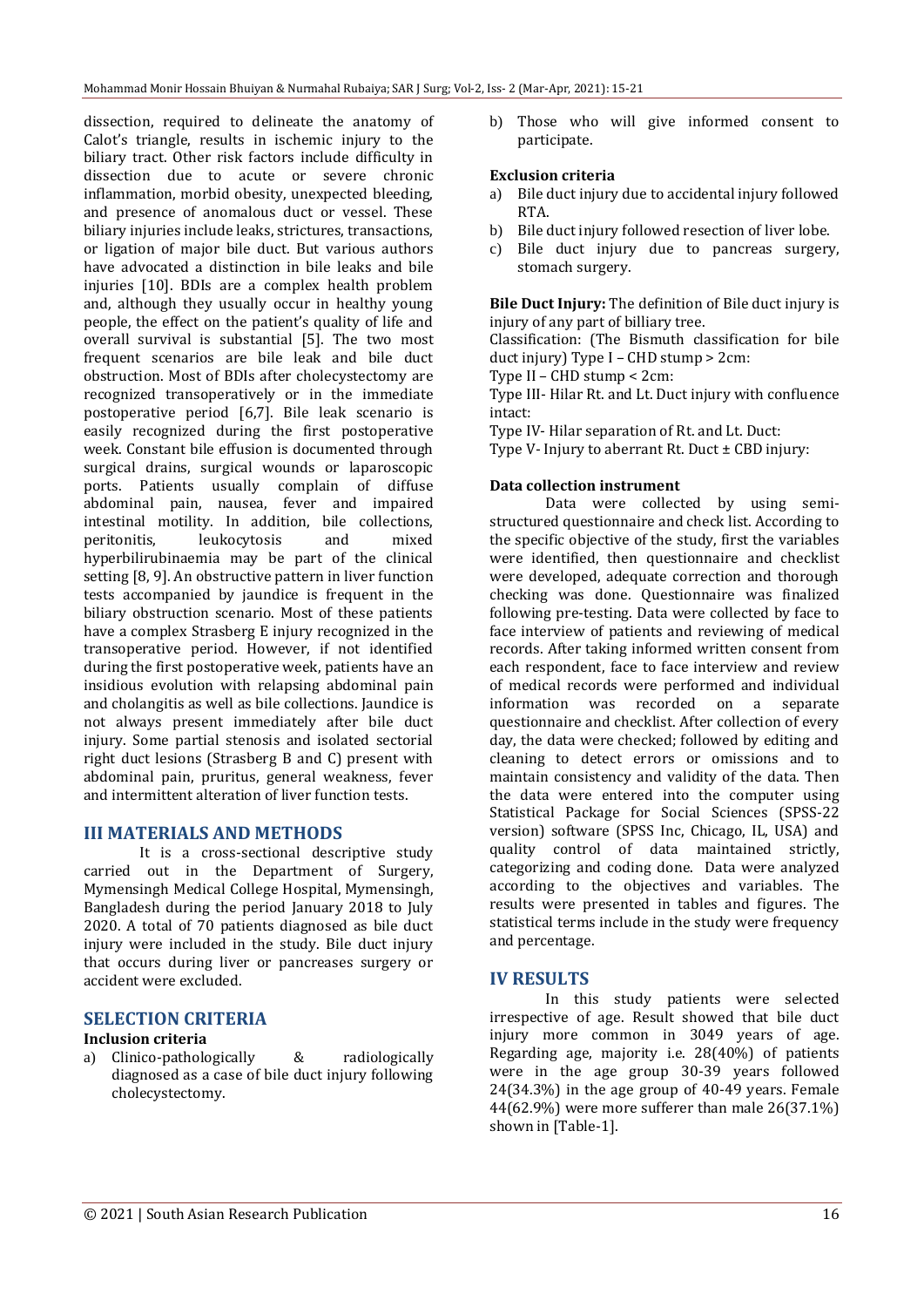| <b>Sex</b> | Age group (years) |             |           |            |            | <b>Total</b> |
|------------|-------------------|-------------|-----------|------------|------------|--------------|
|            | $30$              | 30-39       | 40-49     | $50 - 60$  | >60        |              |
| Male       | $0(0.0\%)$        | $9(12.9\%)$ | 14(20.0%) | $3(4.3\%)$ | $0(0.0\%)$ | 26(37.1%)    |
| Female     | $10(14.3\%)$      | 19(27.1%)   | 10(14.3%) | $3(4.3\%)$ | 2(2.9%)    | 44(62.9%)    |
| Total      | $10(14.3\%)$      | 28(40.0%)   | 24(34.3%) | $6(8.6\%)$ | $2(2.9\%)$ | 70(100. %)   |

**Table-1: Age distribution of bile duct injured patients according to sex (n=70)**



**Fig-1: Previous operation history of bile duct injured patients (n=70)**

Maximum patients i.e 42 (60%) had previous history of laparoscopic cholecystectomy followed by 28 (40%) had open cholecystectomy shown in [Figure-1].

| Table-2: Status of the disease condition at the time of primary surgery $(n=70)$ |  |
|----------------------------------------------------------------------------------|--|
|                                                                                  |  |

| <b>Indications</b>                                     | <b>Frequency</b> | Percentage (%) |
|--------------------------------------------------------|------------------|----------------|
| Acute attack                                           | 59               | 84.3           |
| Acute cholecystitis                                    | 32               | 45.7           |
| Empyema gallbladder                                    | 16               | 22.9           |
| Acute cholecystitis with jaundice                      | 6                | 8.6            |
| Mucocele gallbladder                                   | 3                | 4.3            |
| Acute cholecystitis with pancreatitis                  |                  | 2.9            |
| Chronic attack                                         | 11               | 15.7           |
| Chronic cholecystitis (Contacted/fibrosed gallbladder) |                  | 10.0           |
| Large impacted stone in neck                           | 3                | 4.3            |
| Asymptomatic gallbladder/incidental<br>findings        |                  | 1.4            |
| cholelethiasis                                         |                  |                |

Status of the disease at the time of primary surgery shown in [Table 2]. Out of the 70 patients, 59(84.3%) were done cholecystectomy in acute condition and 11(15.7%) were done cholecystectomy in chronic or asymptomatic condition. During cholecystectomy with acute attack, 32(45.7%) patients had acute cholecystitis and 16(22.9%) patients had empyema gallbladder. During cholecystectomy with acute cholecystitis with jaundice, 6(8.6%) patients developed bile duct injury.

| Time of presentation           | <b>Frequency</b> | Percentage (%) |  |
|--------------------------------|------------------|----------------|--|
| At the time of surgery         |                  | 2.9            |  |
| First week                     | 18               | 25.7           |  |
| $2nd$ week                     | 4                | 5.7            |  |
| 3rd week                       | 8                | 11.4           |  |
| 4 <sup>th</sup> week           | 12               | 17.1           |  |
| 4 <sup>th</sup> week to 1 year | 24               | 34.3           |  |
| 1 year                         | ำ                | 29             |  |

**Table-3: Time of identification as BDI after primary surgery (n=70)**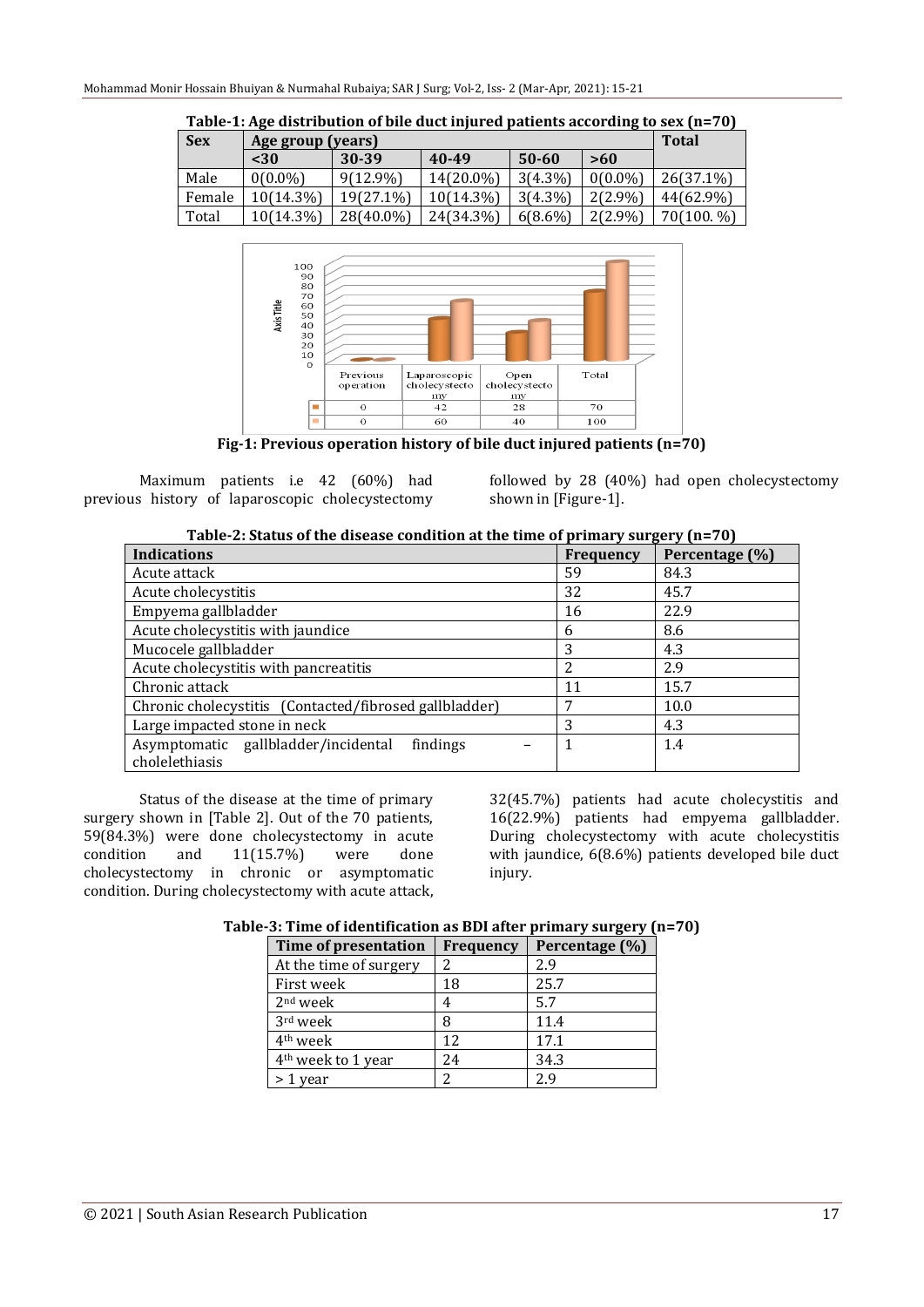In this series only two (2.9%) patients bile duct injury were detected at the time of primary surgery. Majority of the patients were undetected at the time of injury and presented variable period of time after primary surgery shown in [Table 3].



**Fig-2: Clinical presentation of BDI patients when admitted in hospital (n=68)**

All patients who presented after their primary operation were assessed by complete history taking and physical examination. In this study jaundice is the most common presentation 59(84%). Patients are also presented with

abdominal pain 48(68.6%), fever 26(38.2%), abdominal distention 18(26.4%), biliary peritonitis 16(22.9%) and billiary fistula 14(20%) shown in [Figure-2].

| Table-4: Investigation lingings of the duct injured patients (n=70) |                  |                |  |  |  |
|---------------------------------------------------------------------|------------------|----------------|--|--|--|
| <b>Investigations</b>                                               | <b>Frequency</b> | Percentage (%) |  |  |  |
| USG findings                                                        | 68               |                |  |  |  |
| Dilated biliary tree                                                | 53               | 75.1           |  |  |  |
| Localized abdominal collection (Hepotorenal pouch)                  | 6                | 8.5            |  |  |  |
| Generalized abdominal collection                                    | 18               | 25.7           |  |  |  |
| Hepatomegaly                                                        | 08               | 11.4           |  |  |  |
| <b>ERCP</b>                                                         | 14               | 20.6           |  |  |  |
| <b>Biliary stricture</b>                                            | 10               | 14.3           |  |  |  |
| Bile leakage                                                        | 4                | 5.7            |  |  |  |

**Table-4: Investigation findings of bile duct injured patients (n=70)**

[Table 4] shown investigations performed. Out of 70 cases USG performed 68 cases (2 patients repair at the time of surgery) and these investigations provided valuable information about condition of biliary tree, hepatic parenchyma and ductal system also intra-abdominal collection. 14 patients were done ERCP. Billiary stricture in different level seen among most of the patients (10). Bile leakage seen among 4 patients and all were underwent ERCP stenting.

## **V DISCUSSION**

This cross sectional descriptive study was conducted in Department of Surgery, Mymensingh Medical College Hospital, Mymensingh Bangladesh during the period from January 2018 to July 2020 with a view to find out which type of bile duct injury occur in our perspective, pattern of presentation, nature of intervention and outcome of treatment of that patients with iatrogenic bile duct injury. For this purpose 70 cases of bile duct injury were selected by convenience sampling. In this study 28(40%) of patients were in the age group 30-39 years followed 24(34.3%) in the age group of 40-49 years. This indicate higher occurrence of bile duct injury in young adult group. 44(62.9%) patients with bile duct injury were female and 26(37.1%) were male. This higher occurrence of iatrogenic bile duct injury in female was probably due to the fact of gallstone disease is more common in female. In a study it was found that females were predominantly affected by iatrogenic bile duct injury than male [4]. In this study it was found that most of iatrogenic bile duct injury occurred during laparoscopic cholecystectomy 42(60.0%). This study result was consistent with the study conducted by Mercado et al.[4], that out of 30 bile duct injured 28(93.3%) were injured during laparoscopic cholecystectomy [10] This may be due to increase the number of laparoscopic cholecystectomy performed now a days, number of report mentioned that chronic inflammation with tense scaring, peroperative bleeding, misidentification of cystic duct, large stone in Hartman's pouch or tethering of the infundibulum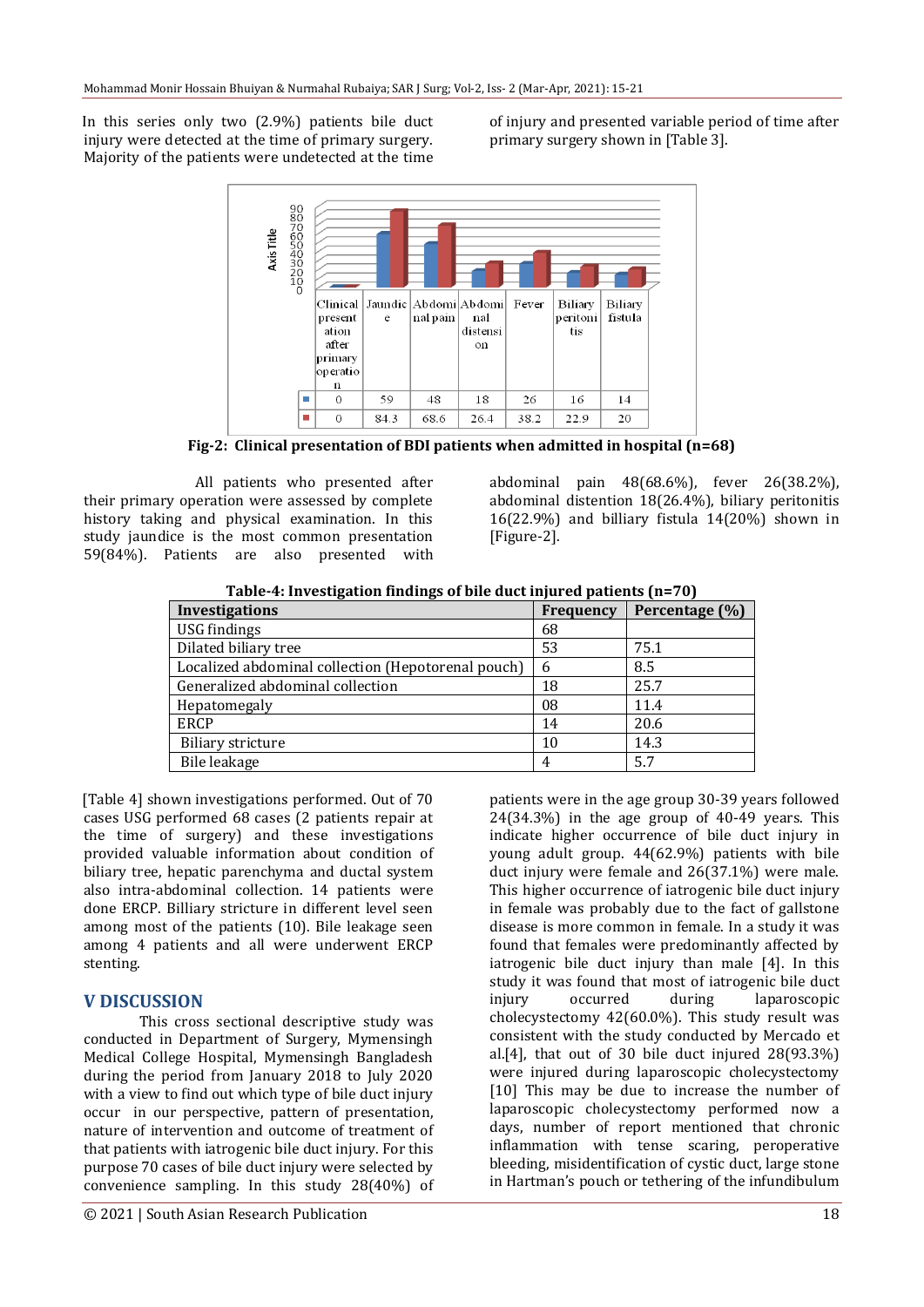to the common bile duct by acute or chronic inflammation. In present study, it was found that iatrogenic bile duct injury occur highest number 59(84.3%) when cholecystectomy done on acute condition. Most of injury noted acute cholecystitis patients 32(45.7%) followed empyema gall bladder patients 16(22.9%), than acute cholecystitis with jaundice patients 6(8.6%). In chronic attack where higher occurrence occur cholecystectomy during chronic cholecystitis patient (contracted/ fibrosed gall bladder) 7(10%). This study result consist with the study Toruquist et al. [11], that risk of bile duct injury was doubled among patients with acute cholecystitis, whereas mild acute cholecystitis did not attack the risk of bile duct injury, a moderate attack more than doubled the risk, severe attack of cholecystitis had a close to significant eight fold increase in risk [12]. In this study, 2 patients (2.9%), with iatrogenic bile duct injury were diagnosed during the primary operation, one patient reconstructive surgery was performed at the same time and another patient primary repair of bile duct with T-tube insertion in situ was performed at the same setting. 68(97.1%) patients were presented as bile duct injury in postoperative period of their primary operation but most of the patients of bile duct injury usually presented after 2 weeks of primary surgery. In a study, it was found that more than 50% of bile duct injuries were undetected at the time of operation [13]. In the present study, out of 70, 68 patients with bile duct injury presented in postoperative period, most of the patients 59(84.3%) presented with obstructive jaundice, 48(68.6%) patients presented with abdominal pain 18(25.7%) of patients exhibited abdominal distensions, 16(22.9%) patients presented billiary peritonitis and 14(20%) patients were presented with billiary fistula. In a study found that out of 32 patients 22(68.7%) patients were presented postoperatively with pain jaundice and fever as the symptoms heralding the injury [14]. In another study, it was observed that bile duct injuries were detected in 44 patients post-operatively and mode of presentation was jaundice, biliary fistula with or without jaundice and biliary peritonitis [15]. The results of these studies were consistent with that of the present study. Patients of bile duct injury need some extra investigations, all the patients (68) presented with bile duct injury postoperatively underwent ultrasonography of whole abdomen and 53(77.9%) had dilated billiary tree, 6(8.5%) patients had localized abdominal collection and 18(25.7%) patients had generalized abdominal collection. ERCP was done in 14(20.6%) patients, 10 patients showed biliary stricture at different level and 4 patients had billiary leakage and stening was done all of 4 patients at that time. MRCP done 58 patients, most of the cases lesion seen Bismuth type II 32(45.7%) patients followed type III 18(25.7%) patients and

4(5.7%) patients were Bismath type I, 3(4.3%) patients were type IV, only one patient was Bismath type V. Management strategy of bile duct injury is a complex one, it varies from cases to case. In this study out of 70 patients, 2(2.9%) patients injury was recognized at the time of primary surgery. Roux-eny hepatico Jejunostomy was done in one patient at same setting and another patient was managed by primary repair with T-tube insertion. Rest of 68 patients in whom injury was recognized in postoperative period, required emergency drainage of abdominal collection, percutenous ultrasound guided drainage was done in 6(8.6%) patients. Laparotomy, perotonial toileting, drainage and establishment of controlled billiary fistula were done 12(17.1%) patients. These patients were presented with either localized collection of bile (biloma) in association with leakage or fistula or presented with billary peritonitis. Definitive surgery was not done at that time. Definitive surgery was done when patient's condition improved and local inflammation was subsided. All these patients underwent Roux-en-Y hepaticojejunostomy in the same admission or some days later after discharge and following admission. Some patients 4(5.7%) were managed by USG guidance drainage of biloma and 3(4.3%) patients were managed by laparotomy and T-tube insertion in CBD. Out of 70 patients only biliary reconstruction by Roux-en-Y hepaticojejunostomy was done in 41(58.6%) patients, most of those patients presented with biliary stricture. This result was supported by a study that included 49 patients of bile duct injury and 33(67.3%) were recognized postoperatively and were treated surgically by biliary reconstructive surgery, 21(42.9%) hepaticojejunostomy and 12(24.4%) hepaticoduonostomy [17]. In this study 4(5.7%) patients were managed by ERCP and stenting. These patients had either minor biliary leakage or short segment stricture. This study result was correlated with the study that included 27 patients of bile duct injury, with surgical reconstruction in 19(70.4%) patient's, endoscopic cholangiography and stent insertion in 2(7.4%) patient's, laparotomy and drainage in 1(3.7%) patient, percutaneous drainage in 2(7.4%) patients, PTC and stenting in 3(11.1%) patients and conservative management in 2(7.4%) patients [18]. In the current study 2 (2.9%) patients were managed by ultrasonogram guided drainage of biloma, 2(2.9%) patients were managed by peritoneal toileting and drainage these patients were presented with abdominal pain or bile collection in drain tube. 3(4.2%) patients were presented with abdominal collection in early postoperative period were managed by laparotomy, peritoneal toileting and insertion of a T-Tube in common bile duct. In a study in Pakistan institute of medical science found that out of 20 cases of bile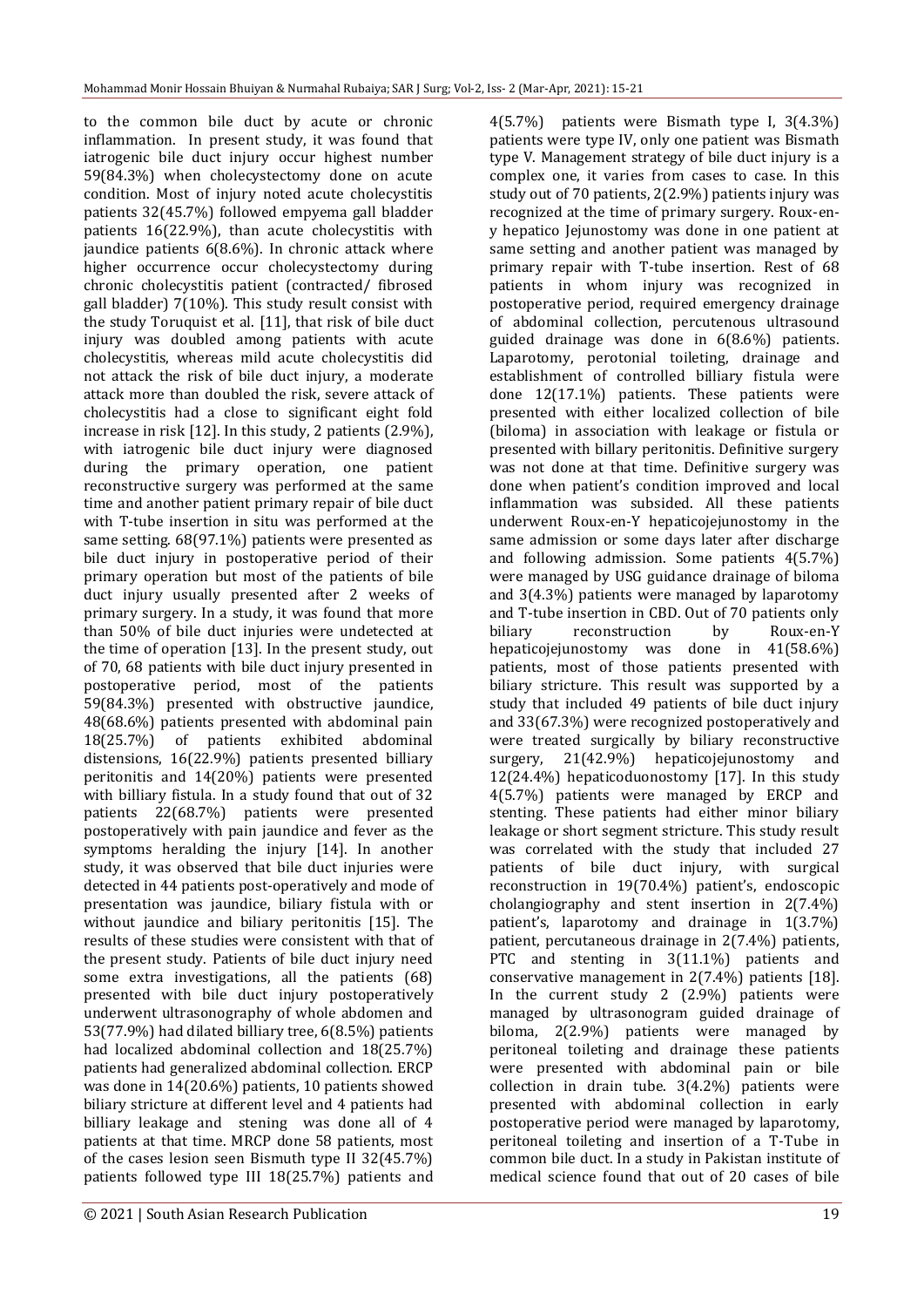duct injury 10(50%) were treated by roux-en-y hepaticojejunostomy, 2(10%) were treated by T-Tube repair and 2(10%) patient's by simple drainage [15]. Result of this study was consistent with that of the present study. In this study 20 patients (28.6%) developed postoperative complications. 18(25.7%) patients developed surgical site infection. 17 patients were managed by regular dressing, 12 patients needed secondary closure. 2 patients need relaparotomy, and 2 (2.9%) patients developed anastomotic stricture after six months. Both were needed revision surgery. In a study total of 175 patients underwent definitive biliary reconstruction, including 172 hepaticojejunostomies (98%) and 3 end-to-end repairs. Seventy-five patients (42.9%) sustained at least 1 postoperative complication. The most common complications were wound infection (8%), cholangitis (5.7%), and intraabdominal abscess/biloma (2.9%). Minor biliary stent complications occurred in 5.7% of patients [19].

## **VI CONCLUSION**

The present study showed that bile duct injury occurs mostly in young female with acute cholecystitis. Common presentation was obstructive jaundice and biliary sepsis. Bismuth Type II and III were most common form of stricture. Biliary reconstruction (Roux-en-Y hepaticojejunostomy) was the treatment for biliary stricture. Peritoneal toileting, controlled fistula and later on biliary reconstruction was the treatment of biliary sepsis.

## **REFERENCES**

- 1. Karvonen, J., Gullichsen, R., Laine, S., Salminen, P., & Grönroos, J. M. (2007). Bile duct injuries during laparoscopic cholecystectomy: primary and long-term results from a single institution. Surgical endoscopy, 21(7), 1069- 1073.
- 2. Bujanda, L., Calvo, M. M., Cabriada, J. L., Orive, V., & Capelastegui, A. (2003). MRCP in the diagnosis of iatrogenic bile duct injury. NMR in Biomedicine: An International Journal Devoted to the Development and Application of Magnetic Resonance In Vivo, 16(8), 475-478.
- 3. Bergman, J. J., Van den Brink, G. R., Rauws, E. A., De Wit, L., Obertop, H., Huibregtse, K., ... & Gouma, D. J. (1996). Treatment of bile duct lesions after laparoscopic cholecystectomy. Gut, 38(1), 141-147.
- 4. Mercado, M. A., Chan, C., & Orozco, H. (2003). 153-Acute Bile Duct Injury: The Need for a High Repair. Journal of Gastrointestinal Surgery, 2(7), 306.
- 5. Bakhsh, R., Zahid, M. A., Dar, F. S., Malik, Z. I., Akhtar, N., & Akhtar, S. (2002). Iatrogenic bile duct injuries: experience at PIMS. Journal of Ayub Medical College Abbottabad, 14(4).
- 6. Flum, D. R., Cheadle, A., Prela, C., Dellinger, E. P., & Chan, L. (2003). Bile duct injury during cholecystectomy and survival in medicare beneficiaries. Jama, 290(16), 2168-2173.
- 7. Davidoff, A. M., Pappas, T. N., Murray, E. A., Hilleren, D. J., Johnson, R. D., Baker, M. E., ... & Meyers, W. C. (1992). Mechanisms of major biliary injury during laparoscopic cholecystectomy. Annals of surgery, 215(3), 196.
- 8. Lillemoe, K. D., Martin, S. A., Cameron, J. L., Yeo, C. J., Talamini, M. A., Kaushal, S., ... & Pitt, H. A. (1997). Major bile duct injuries during laparoscopic cholecystectomy. Follow-up after combined surgical and radiologic management. Annals of surgery, 225(5), 459.
- 9. Brooks, D. C., Becker, J. M., Connors, P. J., & Carr-Locke, D. L. (1993). Management of bile leaks following laparoscopic cholecystectomy. Surgical endoscopy, 7(4), 292- 295.
- 10. Wudel Jr, L. J., Wright, J. K., Pinson, C. W., & Herline, A. (2001). Bile duct injury following laparoscopic cholecystectomy: A cause for continued concern/Discussion. The American Surgeon, 67(6), 557.
- 11. Törnqvist, B., Waage, A., Zheng, Z., Ye, W., & Nilsson, M. (2016). Severity of acute cholecystitis and risk of iatrogenic bile duct injury during cholecystectomy, a populationbased case–control study. World journal of surgery, 40(5), 1060-1067.
- 12. Törnqvist, B., Waage, A., Zheng, Z., Ye, W., & Nilsson, M. (2016). Severity of acute cholecystitis and risk of iatrogenic bile duct injury during cholecystectomy, a populationbased case–control study. World journal of surgery, 40(5), 1060-1067.
- 13. Windsor, J. A., & Vokes, D. E. (1994). Early laparoscopic biliary injury: experience in New Zealand. Journal of British Surgery, 81(8), 1208- 1211.
- 14. Wahab, A., El-Ebiedy, G., Sultan, A., El-Ghawalby, N., Fathy, O., & Ezzat, F. (1996). Postcholecystectomy bile duct injuries: experience with 49 cases managed by different therapeutic modalities. Hepatogastroenterology, 43(11), 1141-1147.
- 15. De Reuver, P. R., Sprangers, M. A. G., Rauws, E. A. J., Lameris, J. S., Busch, O. R., Van Gulik, T. M., & Gouma, D. J. (2008). Impact of bile duct injury after laparoscopic cholecystectomy on quality of life: a longitudinal study after multidisciplinary treatment. Endoscopy, 40(08), 637-643.
- 16. Sikora, S. S., Kumar, A., Das, N. R., Sarkari, A., Saxena, R., & Kapoor, V. K. (2001). Laparoscopic bile duct injuries: spectrum at a tertiary-care center. Journal of Laparoendoscopic & Advanced Surgical Techniques, 11(2), 63-68.